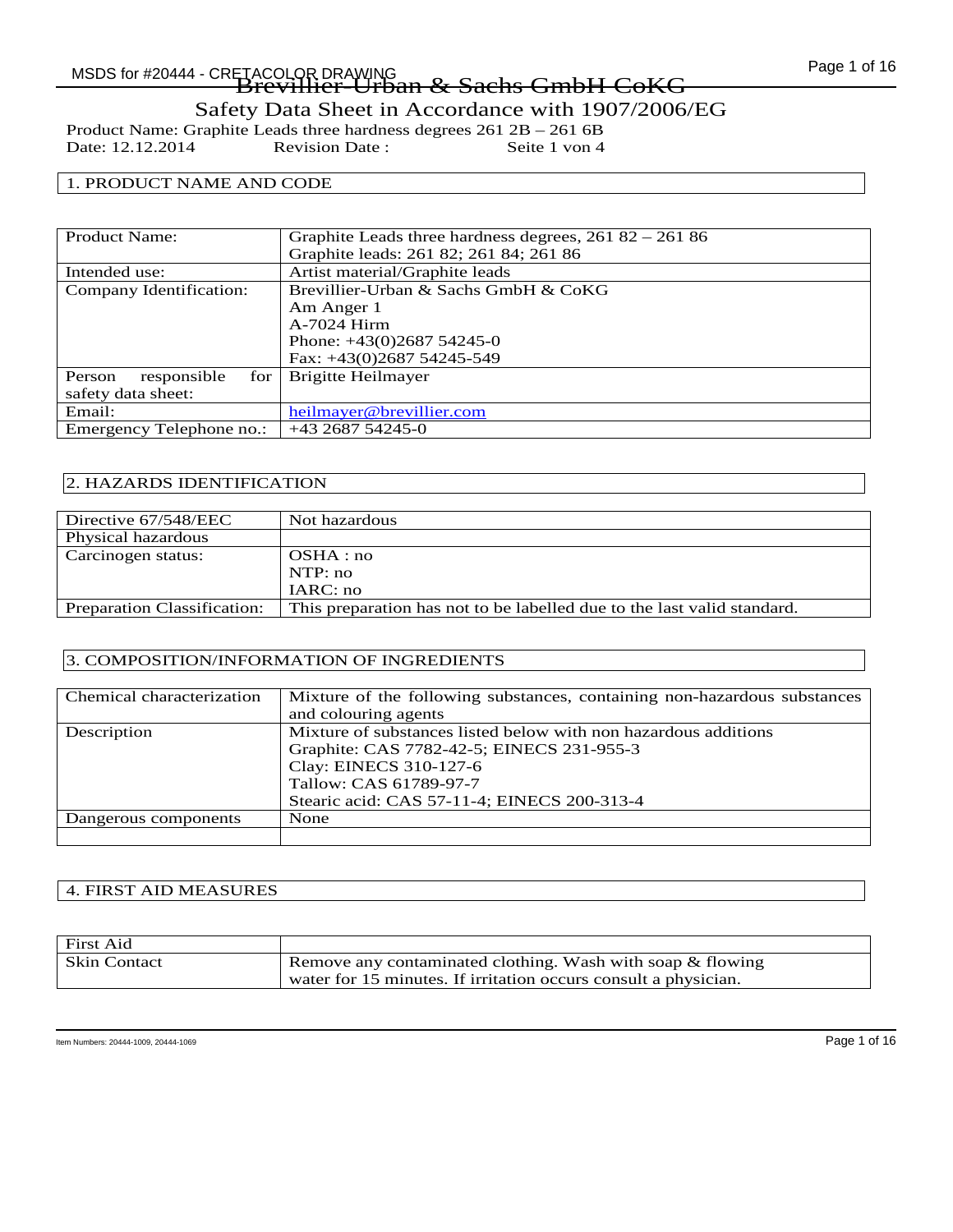# Page 2 of 16 MSDS for #20444 - CRETACOLOR DRAWING Brevillier-Urban & Sachs GmbH CoKG

## Safety Data Sheet in Accordance with 1907/2006/EG

Product Name: Graphite Leads three hardness degrees 261 2B – 261 6B<br>Date: 12.12.2014 Revision Date: Seite 2 von 4 Date: 12.12.2014

| Eye Contact | Irrigate with a suitable eye solution or water for ten minutes –<br>obtain medical attention.      |
|-------------|----------------------------------------------------------------------------------------------------|
| Inhalation  |                                                                                                    |
| Ingestion   | Give plenty to drink if ingestion is suspected. DO NOT induce<br>vomiting and consult a physician. |

### 5. FIRE-FIGHTING MEASURES

| Hazard                     | <b>Explosive Limits: none</b>                                            |
|----------------------------|--------------------------------------------------------------------------|
| <b>Extinguishing Media</b> | Alcohol resistance foam, water spray or fog. Dry chemical powder, carbon |
|                            | dioxide, sand or earth may be used for small fires only.                 |
| Media to avoid             |                                                                          |
| Hazardous                  | Carbon Monoxide (co) can from with incomplete combustion.                |
| Combustion                 | Some Oxides of Nitrogen (NOx) and Sulphur (SOx) could be formed.         |
| <b>Products</b>            | Complete combustion will yield primarily Carbon Dioxide (CO2) and        |
|                            | Water.                                                                   |
| Protective                 | Fire fighters should wear proper protective equipment and selfcontained  |
| Equipment                  | breathing apparatus with full face-piece                                 |
| Additional                 | Move exposed containers from fire area if it can be done without risk.   |
| Information                | Use water to keep fire-exposed containers cool.                          |

### 6. ACCIDENTAL RELEASE MEASURES

| Personal      | Avoid contact with skin and eyes.                                         |
|---------------|---------------------------------------------------------------------------|
| Precautions   |                                                                           |
| Environmental | Prevent contamination of soil and water.                                  |
| Precautions   | Refer to Sections 8.0 and 13.0 for additional information on Exposure and |
|               | Disposal.                                                                 |

### 7. HANDLING AND STORAGE

| Handling | Avoid contact with eyes, skin and clothing, avoid ingestion and inhalation. |
|----------|-----------------------------------------------------------------------------|
| Storage  | Keep away from direct sunlight and other sources of heat. Keep away         |
|          | from oxidizing agents. Do not smoke in storage areas.                       |
| Product  | Do not empty into drains.                                                   |
|          | Store at $25^{\circ}$ C under dry conditions.                               |

### 8. EXPOSURE CONTROLS/PERSONAL PROTECTION

| <b>Exposure Limit Values</b> | Not available |
|------------------------------|---------------|
| Exposure control             | Not available |
| <b>Personal Protection</b>   |               |
| <b>Hand Protection</b>       |               |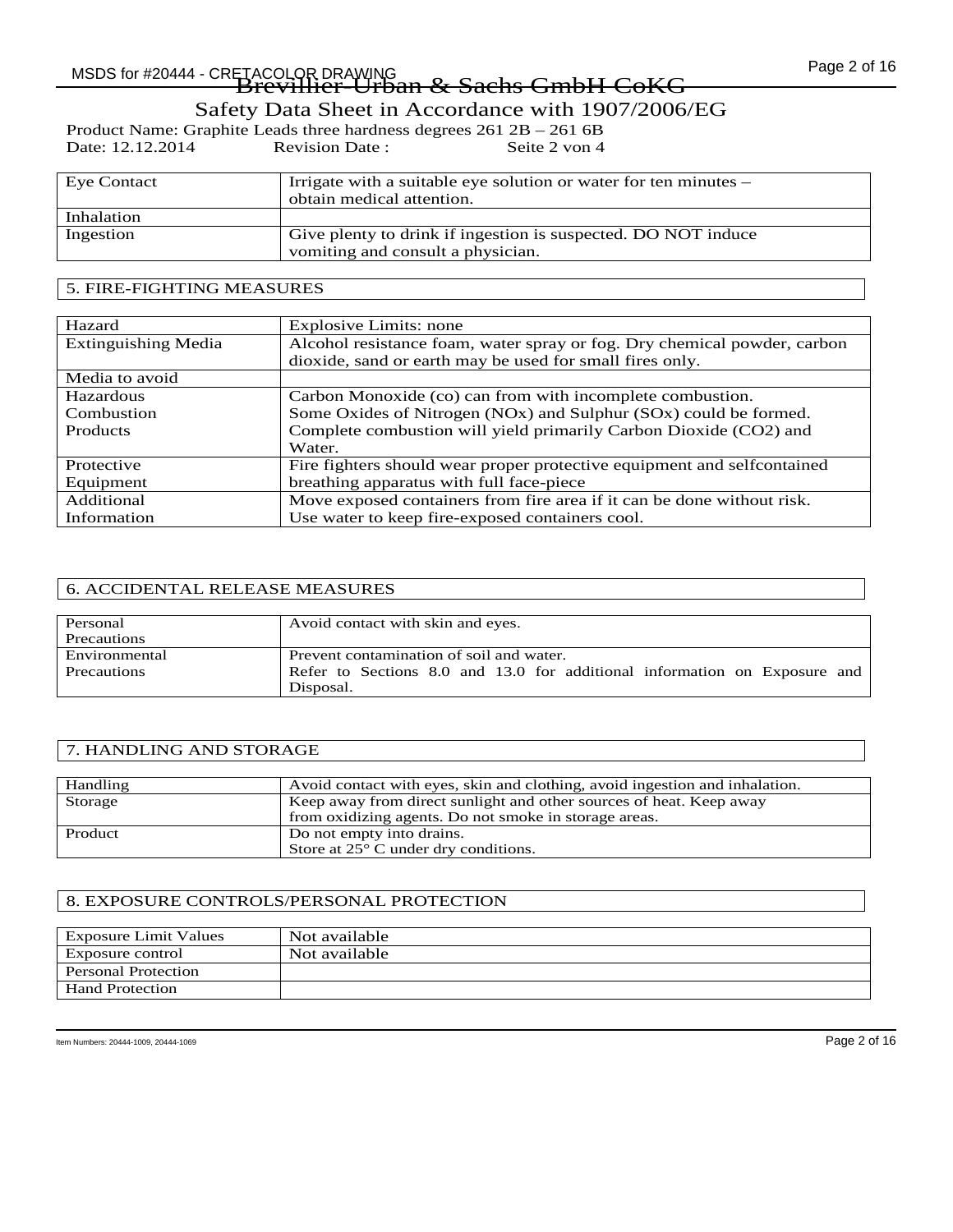Product Name: Graphite Leads three hardness degrees 261 2B – 261 6B<br>Date: 12.12.2014 Revision Date: Seite 3 von 4 Date: 12.12.2014

| Eve Protection         |                                               |
|------------------------|-----------------------------------------------|
| <b>Skin Protection</b> |                                               |
| Additional             | Do not permit smoking whilst product is used. |
| Environmental Exposure | See Section 12 for detailed information       |

### 9. PHYSIKAL AND CHEMICAL PROPERTIES

| <b>Odour Ethereal Appearance</b> | Solid                                        |
|----------------------------------|----------------------------------------------|
| Colour                           | Graphite                                     |
| Ph Value                         | Not applicable                               |
| <b>Boiling Point /Range</b>      | Not applicable                               |
| <b>Flash Point</b>               | Not applicable                               |
| Auto-ignition                    |                                              |
| <b>Explosive Properties</b>      | This preparation is not considered explosive |
| Explosive Limits :               | Not applicable                               |
| Vapour Pressure                  | None                                         |
| <b>Relative Density</b>          |                                              |
| Solubility                       | Not dispersible                              |
| Viscosity                        | Not applicable                               |
| Water Solubility                 | Not dispersible                              |

### 10. STABILITY AND REACTIVITY

| Conditions to Avoid     | Considered a Stable Product.                                                                                     |
|-------------------------|------------------------------------------------------------------------------------------------------------------|
| Materials to Avoid      | Can also react with acid chlorides, acid anhydrides.                                                             |
| Hazardous Decomposition | May give of irritant / toxic fumes if involved in a fire. Primarily forms oxides of<br>carbon during combustion. |

### 11. TOXIOLOGICAL INFORMATION

| Eyes may cause Lacrimation, Redness, Pain, Blurred Vision<br>Ingestion may cause abdominal Pain, Sore Throat, Drowsiness, Headache |
|------------------------------------------------------------------------------------------------------------------------------------|
| Sensitisation Allergic skin reaction / dermatitis could occur with misuse of this                                                  |
| preparation.                                                                                                                       |

### 12. ECOLOGICAL INFORMATION

| Ecotoxicity                   | Not applicable |
|-------------------------------|----------------|
| Mobility                      | Not applicable |
| Persistence and Degradability | Biodegradable  |
| Bio accumulative potential    | Not applicable |
| Other Adverse effects         | Not applicable |

### 13. DISPOSAL CONSIDERATIONS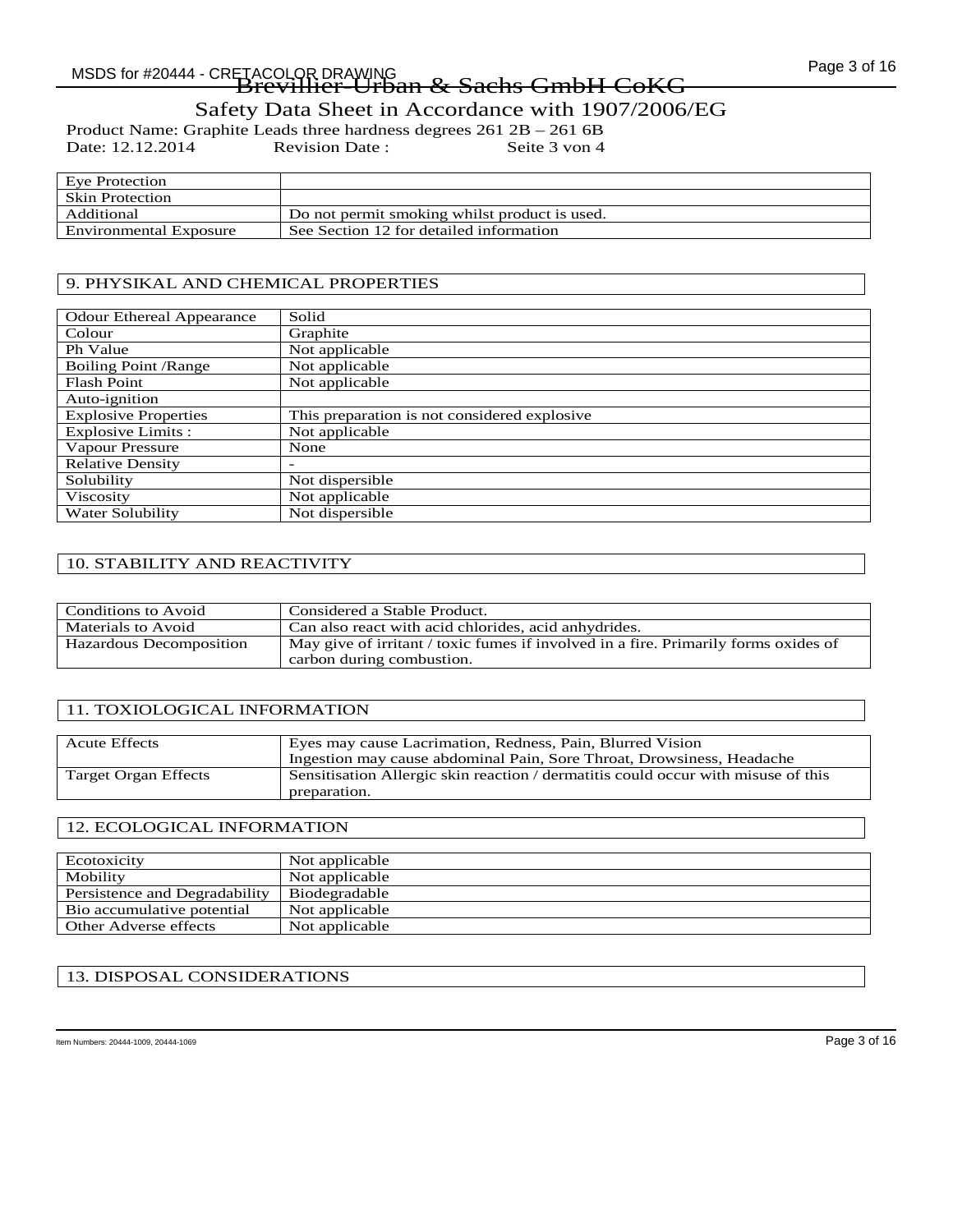# MSDS for #20444 - CRETACOLOR DRAWING COMPARENT CONTROL TO A SAMPLE Page 4 of 16

# Brevillier-Urban & Sachs GmbH CoKG Safety Data Sheet in Accordance with 1907/2006/EG

Product Name: Graphite Leads three hardness degrees 261 2B – 261 6B<br>Date: 12.12.2014 Revision Date: Seite 4 von 4 Date: 12.12.2014

Dispose of spilled material and containers in accordance with State and Local regulations for waste. State or Local regulations are complex and subject to change so should be consulted by the owner of the waste prior to disposal.

### 14. TRANSPORT INFORMATION

| UN No:                       |                                                         |
|------------------------------|---------------------------------------------------------|
| <b>Proper Shipping Name:</b> |                                                         |
| ADR, IATA, IMDG              | Not classified as dangerous in the meaning of transport |

### 15. REGULATORY INFORMATION

| Hazard Symbol | None |
|---------------|------|
| -H-phrases    | None |
| -P-Phrases    | None |
|               |      |
|               |      |
|               |      |

### 16. OTHER INFORMATIONS

### **Short cuts und Acronyms:**

ATE = appraised value of the acute toxicity CLP =VEU Regulation (EC) No 1272/2008 on Cl**a**ssification, Labeling and Packaging of Substances and Mixtures, DNEL = Derived No Effect Level EUH-Satz = CLP-spezific warnings PNEC = predicted no effect concentration RRN = REACH Registrationnumber

n.a. not available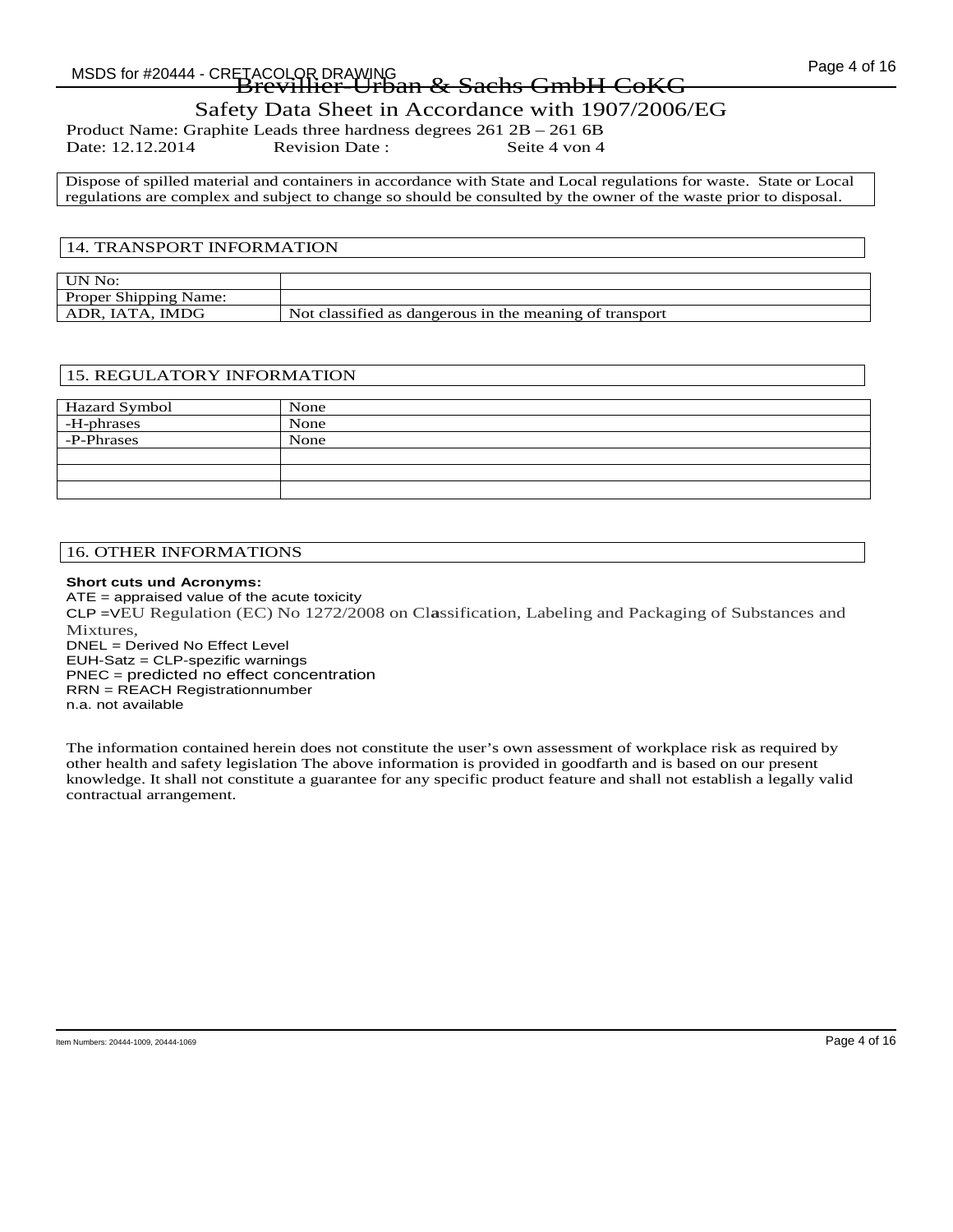Page 5 of 16 MSDS for #20444 - CRETACOLOR DRAWING Brevillier-Urban & Sachs GmbH CoKG

Safety Data Sheet in Accordance with 1907/2006/EG

Product Name: Sanguine Oil Pencils 462 02<br>Date: 15.12.2014 Revision Date: Date: 15.12.2014 Revision Date : Seite 1 von 4

### 1. PRODUCT NAME AND CODE

| Sanguine Oil pencils 462 02          |
|--------------------------------------|
| Artist material/Leads use in pencil. |
| Brevillier-Urban & Sachs GmbH & CoKG |
| Am Anger 1                           |
| A-7024 Hirm                          |
| Phone: $+43(0)268754245-0$           |
| Fax: +43(0)2687 54245-549            |
| <b>Brigitte Heilmayer</b>            |
|                                      |
| heilmayer@brevillier.com             |
| +43 2687 54245-0                     |
|                                      |

### 2. HAZARDS IDENTIFICATION

| Directive 67/548/EEC               | Not hazardous                                                           |
|------------------------------------|-------------------------------------------------------------------------|
| Physical hazardous                 |                                                                         |
| Carcinogen status:                 | OSHA:no                                                                 |
|                                    | NTP:no                                                                  |
|                                    | IARC: no                                                                |
| <b>Preparation Classification:</b> | This preparation has not to be labelled due to the last valid standard. |

### 3. COMPOSITION/INFORMATION OF INGREDIENTS

| Chemical characterization | Mixture of the following substances, containing non-hazardous substances |
|---------------------------|--------------------------------------------------------------------------|
|                           | and colouring agents                                                     |
| Description               | Mixture of substances listed below with non hazardous additions          |
|                           | Pigment red 101: CAS 1309-37-1; EINECS 215-168-2                         |
|                           | Pigment yellow 42: CAS 20344-49-4; EINECS 243-746-4                      |
|                           | Kaolin: CAS 1332-58-7; EINECS 310-194-1                                  |
|                           | Talcum: CAS 14807-96-6; EINECS 238-877-9                                 |
|                           | Calcium stearate: CAS: 1592-23-0; EINECS 216-472-8                       |
|                           | Tallow: CAS: 61789-97-7                                                  |
|                           | Stearic acid: CAS 57-11-4; EINECS 200-313-4                              |
| Dangerous components      | None                                                                     |
|                           |                                                                          |

### 4. FIRST AID MEASURES

First Aid

Item Numbers: 20444-1009, 20444-1069 Page 5 of 16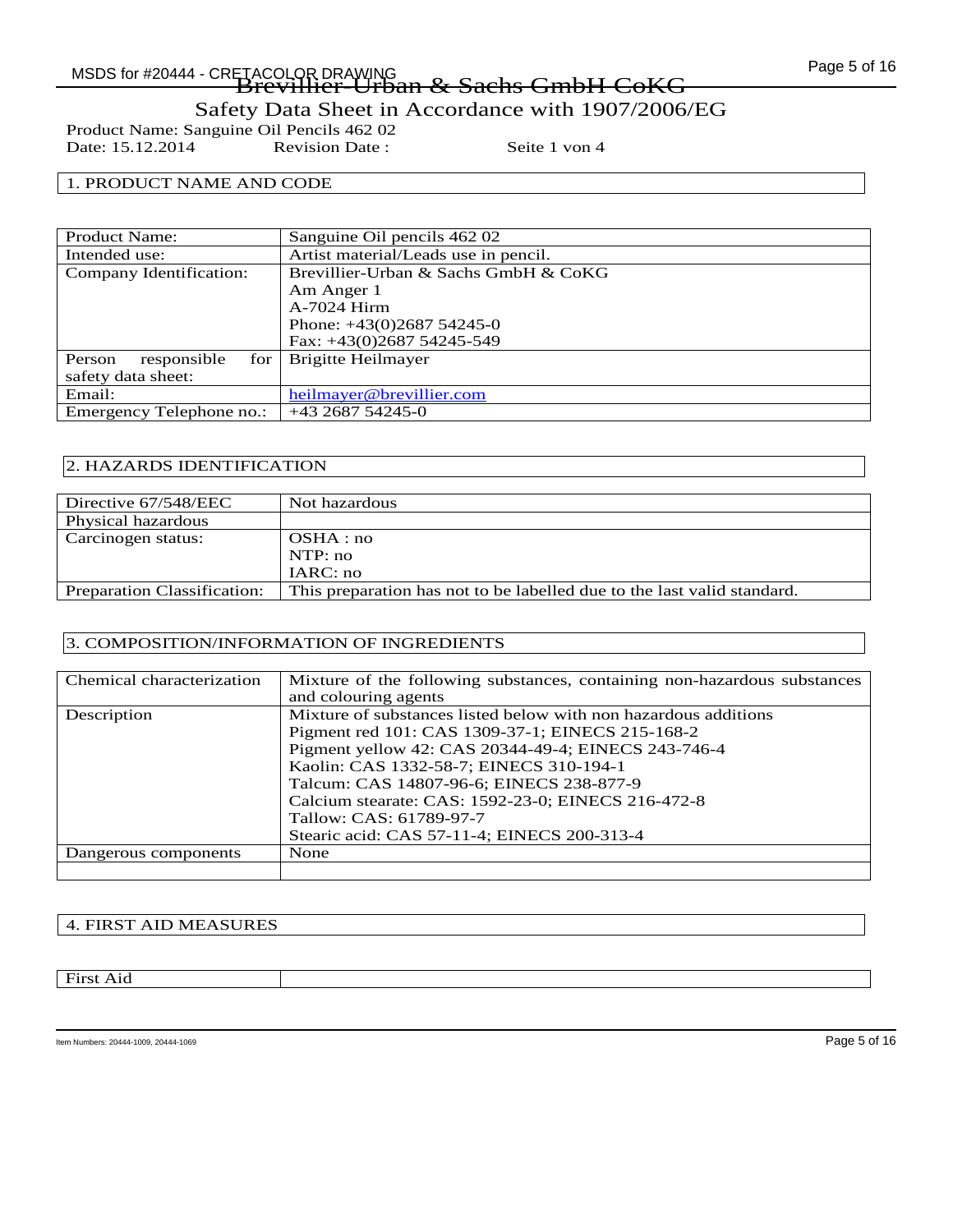Page 6 of 16 MSDS for #20444 - CRETACOLOR DRAWING Brevillier-Urban & Sachs GmbH CoKG

# Safety Data Sheet in Accordance with 1907/2006/EG

Seite 2 von 4

| Product Name: Sanguine Oil Pencils 462 02 |                |
|-------------------------------------------|----------------|
| Date: 15.12.2014                          | Revision Date: |

| <b>Skin Contact</b> | Remove any contaminated clothing. Wash with soap & flowing       |
|---------------------|------------------------------------------------------------------|
|                     | water for 15 minutes. If irritation occurs consult a physician.  |
| <b>Eye Contact</b>  | Irrigate with a suitable eye solution or water for ten minutes – |
|                     | obtain medical attention.                                        |
| Inhalation          |                                                                  |
| Ingestion           | Give plenty to drink if ingestion is suspected. DO NOT induce    |
|                     | vomiting and consult a physician.                                |

### 5. FIRE-FIGHTING MEASURES

| Hazard                     | Explosive Limits: none                                                   |
|----------------------------|--------------------------------------------------------------------------|
| <b>Extinguishing Media</b> | Alcohol resistance foam, water spray or fog. Dry chemical powder, carbon |
|                            | dioxide, sand or earth may be used for small fires only.                 |
| Media to avoid             |                                                                          |
| Hazardous                  | Carbon Monoxide (co) can from with incomplete combustion.                |
| Combustion                 | Some Oxides of Nitrogen (NOx) and Sulphur (SOx) could be formed.         |
| <b>Products</b>            | Complete combustion will yield primarily Carbon Dioxide (CO2) and        |
|                            | Water.                                                                   |
| Protective                 | Fire fighters should wear proper protective equipment and selfcontained  |
| Equipment                  | breathing apparatus with full face-piece                                 |
| Additional                 | Move exposed containers from fire area if it can be done without risk.   |
| Information                | Use water to keep fire-exposed containers cool.                          |

### 6. ACCIDENTAL RELEASE MEASURES

| Personal      | Avoid contact with skin and eyes.                                         |
|---------------|---------------------------------------------------------------------------|
| Precautions   |                                                                           |
| Environmental | Prevent contamination of soil and water.                                  |
| Precautions   | Refer to Sections 8.0 and 13.0 for additional information on Exposure and |
|               | Disposal.                                                                 |

### 7. HANDLING AND STORAGE

| Handling | Avoid contact with eyes, skin and clothing, avoid in gestion and inhalation. |
|----------|------------------------------------------------------------------------------|
| Storage  | Keep away from direct sunlight and other sources of heat. Keep away          |
|          | from oxidizing agents. Do not smoke in storage areas.                        |
| Product  | Do not empty into drains.                                                    |
|          | Store at 25° C under dry conditions.                                         |

### 8. EXPOSURE CONTROLS/PERSONAL PROTECTION

| $\overline{\phantom{0}}$ | $\sim$    |
|--------------------------|-----------|
| Lımıt                    | . .       |
| Exposure                 | available |
| Values                   | Not       |
| control                  | . .       |
| posure                   | available |
| EX1                      | Not       |

Item Numbers: 20444-1009, 20444-1069 Page 6 of 16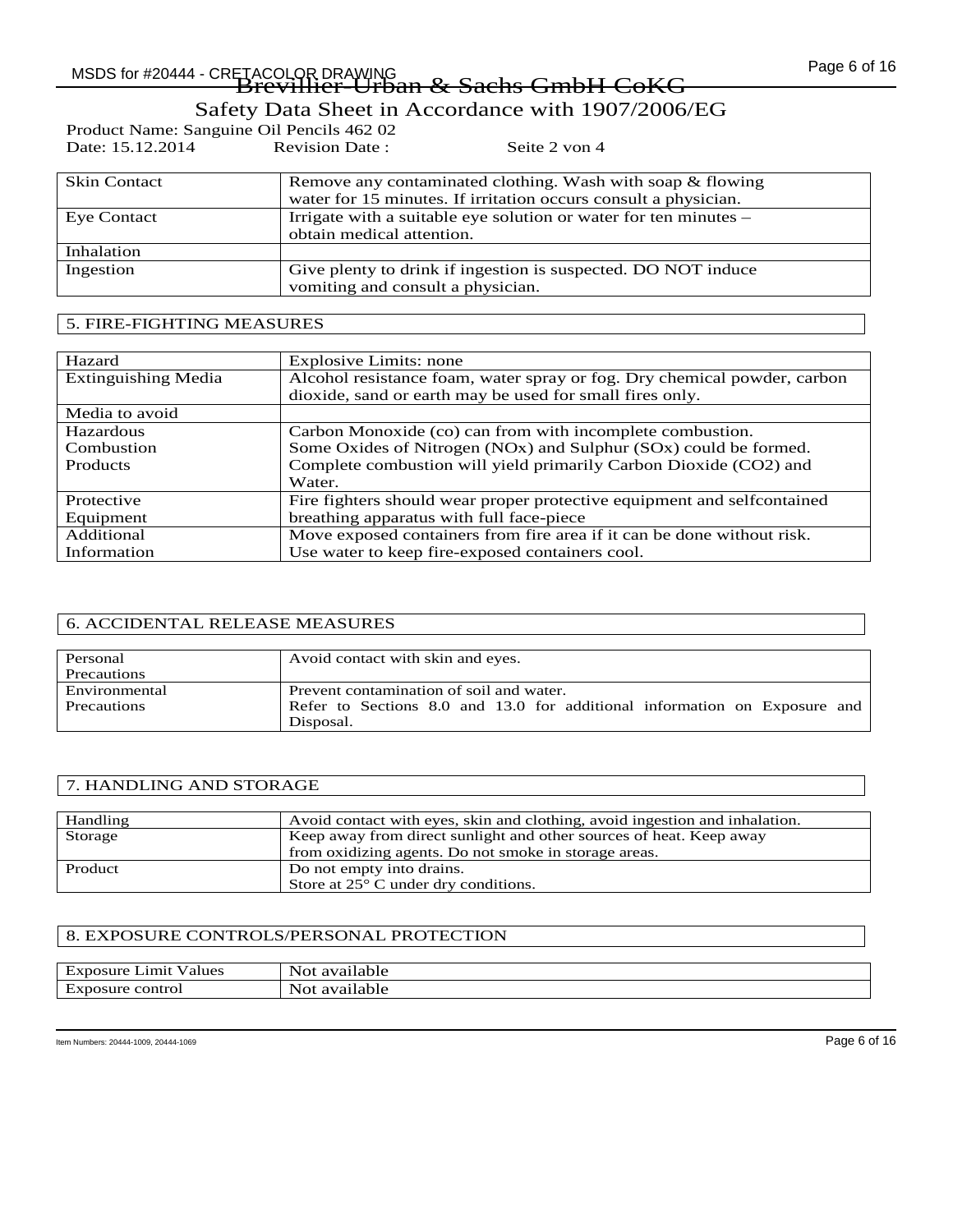Page 7 of 16 MSDS for #20444 - CRETACOLOR DRAWING Brevillier-Urban & Sachs GmbH CoKG

Safety Data Sheet in Accordance with 1907/2006/EG

Product Name: Sanguine Oil Pencils 462 02<br>Date: 15.12.2014 Revision Date: Date: 15.12.2014 Revision Date : Seite 3 von 4

| Personal Protection           |                                               |
|-------------------------------|-----------------------------------------------|
| <b>Hand Protection</b>        |                                               |
| Eye Protection                |                                               |
| <b>Skin Protection</b>        |                                               |
| Additional                    | Do not permit smoking whilst product is used. |
| <b>Environmental Exposure</b> | See Section 12 for detailed information       |

### 9. PHYSIKAL AND CHEMICAL PROPERTIES

| <b>Odour Ethereal Appearance</b> | Solid                                        |
|----------------------------------|----------------------------------------------|
|                                  |                                              |
| Colour                           | Sanguine                                     |
| Ph Value                         | Not applicable                               |
| <b>Boiling Point /Range</b>      | Not applicable                               |
| <b>Flash Point</b>               | Not applicable                               |
| Auto-ignition                    |                                              |
| <b>Explosive Properties</b>      | This preparation is not considered explosive |
| <b>Explosive Limits:</b>         | Not applicable                               |
| Vapour Pressure                  | None                                         |
| <b>Relative Density</b>          |                                              |
| Solubility                       | Not dispersible                              |
| Viscosity                        | Not applicable                               |
| Water Solubility                 | Not dispersible                              |

### 10. STABILITY AND REACTIVITY

| Conditions to Avoid     | Considered a Stable Product.                                                        |
|-------------------------|-------------------------------------------------------------------------------------|
| Materials to Avoid      | Can also react with acid chlorides, acid anhydrides.                                |
| Hazardous Decomposition | May give of irritant / toxic fumes if involved in a fire. Primarily forms oxides of |
|                         | carbon during combustion.                                                           |

### 11. TOXIOLOGICAL INFORMATION

| <b>Acute Effects</b> | Eyes may cause Lacrimation, Redness, Pain, Blurred Vision                         |
|----------------------|-----------------------------------------------------------------------------------|
|                      | Ingestion may cause abdominal Pain, Sore Throat, Drowsiness, Headache             |
| Target Organ Effects | Sensitisation Allergic skin reaction / dermatitis could occur with misuse of this |
|                      | preparation.                                                                      |

### 12. ECOLOGICAL INFORMATION

| Ecotoxicity                   | Not applicable |
|-------------------------------|----------------|
| Mobility                      | Not applicable |
| Persistence and Degradability | Biodegradable  |
| Bio accumulative potential    | Not applicable |
| Other Adverse effects         | Not applicable |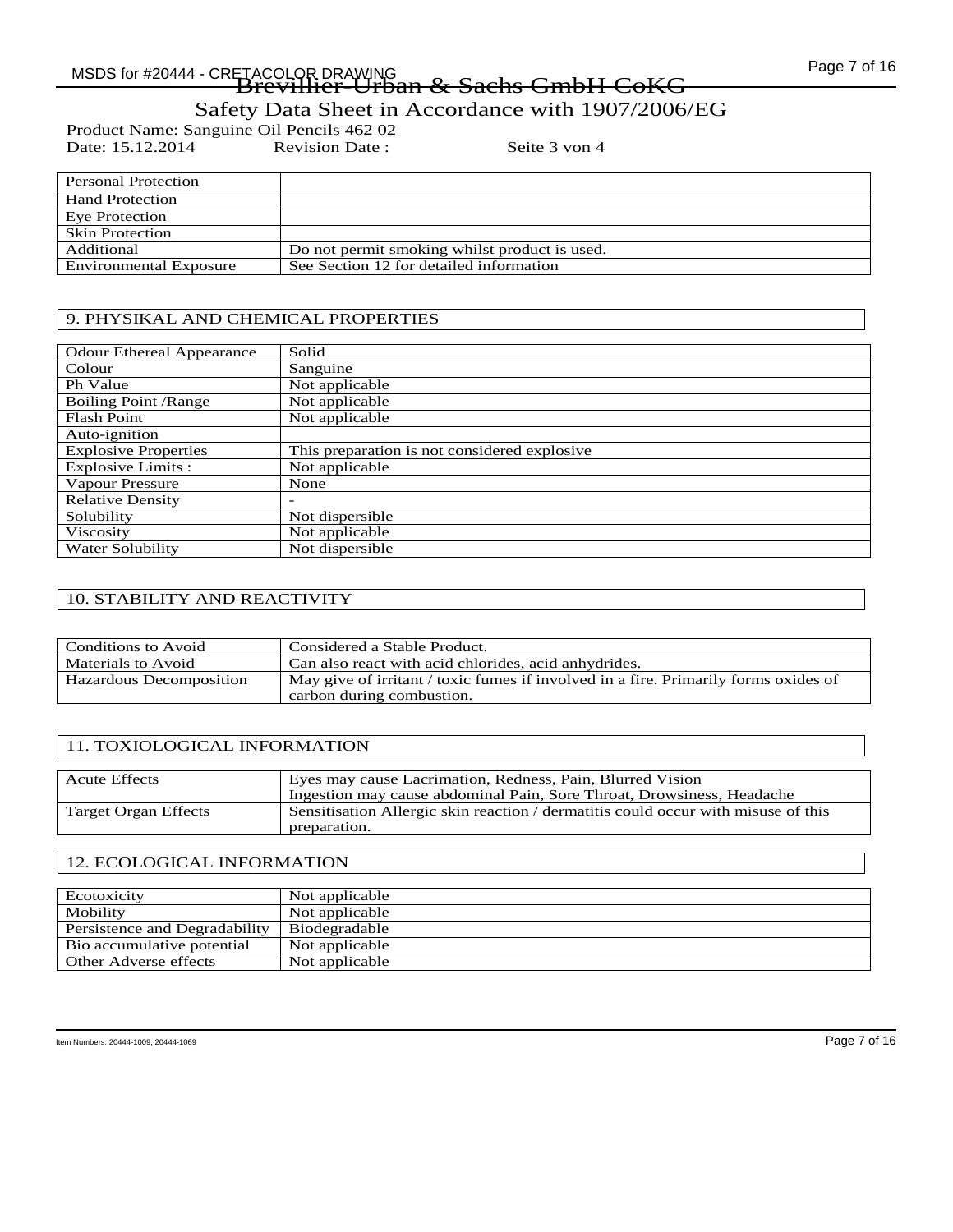Page 8 of 16 MSDS for #20444 - CRETACOLOR DRAWING Brevillier-Urban & Sachs GmbH CoKG

## Safety Data Sheet in Accordance with 1907/2006/EG

Product Name: Sanguine Oil Pencils 462 02<br>Date: 15.12.2014 Revision Date: Date: 15.12.2014 Revision Date : Seite 4 von 4

### 13. DISPOSAL CONSIDERATIONS

Dispose of spilled material and containers in accordance with State and Local regulations for waste. State or Local regulations are complex and subject to change so should be consulted by the owner of the waste prior to disposal.

### 14. TRANSPORT INFORMATION

| UN No:                       |                                                         |
|------------------------------|---------------------------------------------------------|
| <b>Proper Shipping Name:</b> |                                                         |
| ADR. IATA. IMDG              | Not classified as dangerous in the meaning of transport |

### 15. REGULATORY INFORMATION

| Hazard Symbol | None |
|---------------|------|
| -H-phrases    | None |
| -P-Phrases    | None |
|               |      |
|               |      |
|               |      |

### 16. OTHER INFORMATIONS

### **Short cuts und Acronyms:**

ATE = appraised value of the acute toxicity CLP =VEU Regulation (EC) No 1272/2008 on Cl**a**ssification, Labeling and Packaging of Substances and Mixtures, DNEL = Derived No Effect Level EUH-Satz = CLP-spezific warnings PNEC = predicted no effect concentration RRN = REACH Registrationnumber n.a. not available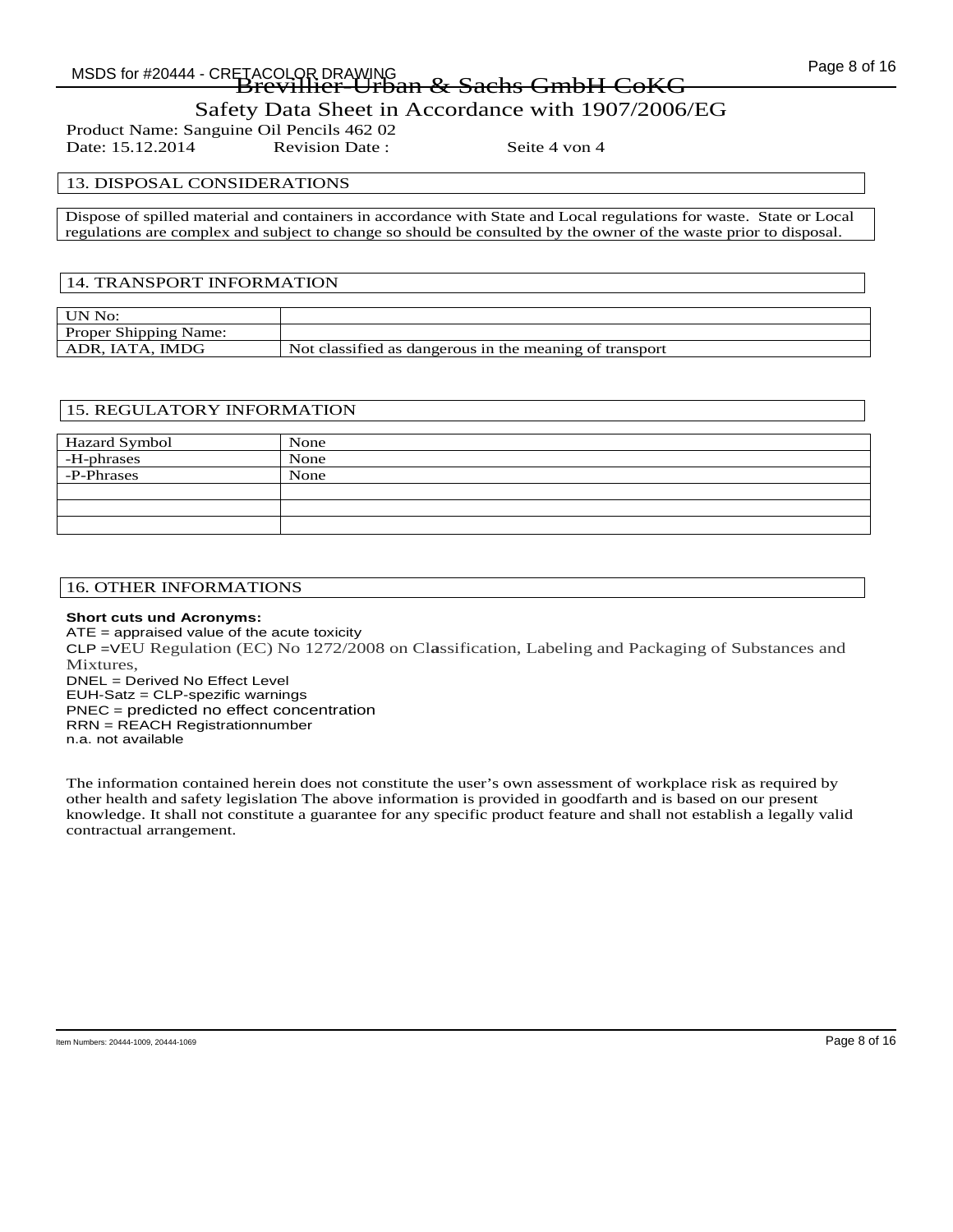Page 9 of 16 MSDS for #20444 - CRETACOLOR DRAWING Brevillier-Urban & Sachs GmbH CoKG

Safety Data Sheet in Accordance with 1907/2006/EG

Product Name: Sanguine Dry Pencils 462 12<br>Date: 16.12.2014 Revision Date : Date: 16.12.2014 Revision Date : Seite 1 von 4

### 1. PRODUCT NAME AND CODE

| <b>Product Name:</b>           | Sanguine Dry pencils 462 12          |
|--------------------------------|--------------------------------------|
| Intended use:                  | Artist material/Leads use in pencil. |
| Company Identification:        | Brevillier-Urban & Sachs GmbH & CoKG |
|                                | Am Anger 1                           |
|                                | A-7024 Hirm                          |
|                                | Phone: $+43(0)268754245-0$           |
|                                | Fax: $+43(0)268754245-549$           |
| responsible<br>for  <br>Person | Brigitte Heilmayer                   |
| safety data sheet:             |                                      |
| Email:                         | heilmayer@brevillier.com             |
| Emergency Telephone no.:       | +43 2687 54245-0                     |

### 2. HAZARDS IDENTIFICATION

| Directive 67/548/EEC               | Not hazardous                                                           |
|------------------------------------|-------------------------------------------------------------------------|
| Physical hazardous                 |                                                                         |
| Carcinogen status:                 | OSHA:no                                                                 |
|                                    | NTP:no                                                                  |
|                                    | IARC: no                                                                |
| <b>Preparation Classification:</b> | This preparation has not to be labelled due to the last valid standard. |

### 3. COMPOSITION/INFORMATION OF INGREDIENTS

| Chemical characterization | Mixture of the following substances, containing non-hazardous substances |
|---------------------------|--------------------------------------------------------------------------|
|                           | and colouring agents                                                     |
| Description               | Mixture of substances listed below with non hazardous additions          |
|                           | Pigment red 101: CAS 1309-37-1; EINECS 215-168-2                         |
|                           | Pigment yellow 42: CAS 20344-49-4; EINECS 243-746-4                      |
|                           | Pigment red 112: CAS 6535-46-2; EINECS 229-440-3                         |
|                           | Pigment yellow 83: CAS 5567-15-7; EINECS 226-939-8                       |
|                           | Kaolin: CAS 1332-58-7; EINECS 310-194-1                                  |
|                           | Calcium stearate: CAS 1592-23-0; EINECS 216-472-8                        |
|                           | Calcium carbonate: CAS 1317-65-3; EINECS 215-279-6                       |
|                           | Quartz: CAS 14808-60-7; EINECS 238-878-4                                 |
|                           | Clay: EINECS 310-127-6                                                   |
| Dangerous components      | None                                                                     |
|                           |                                                                          |

### 4. FIRST AID MEASURES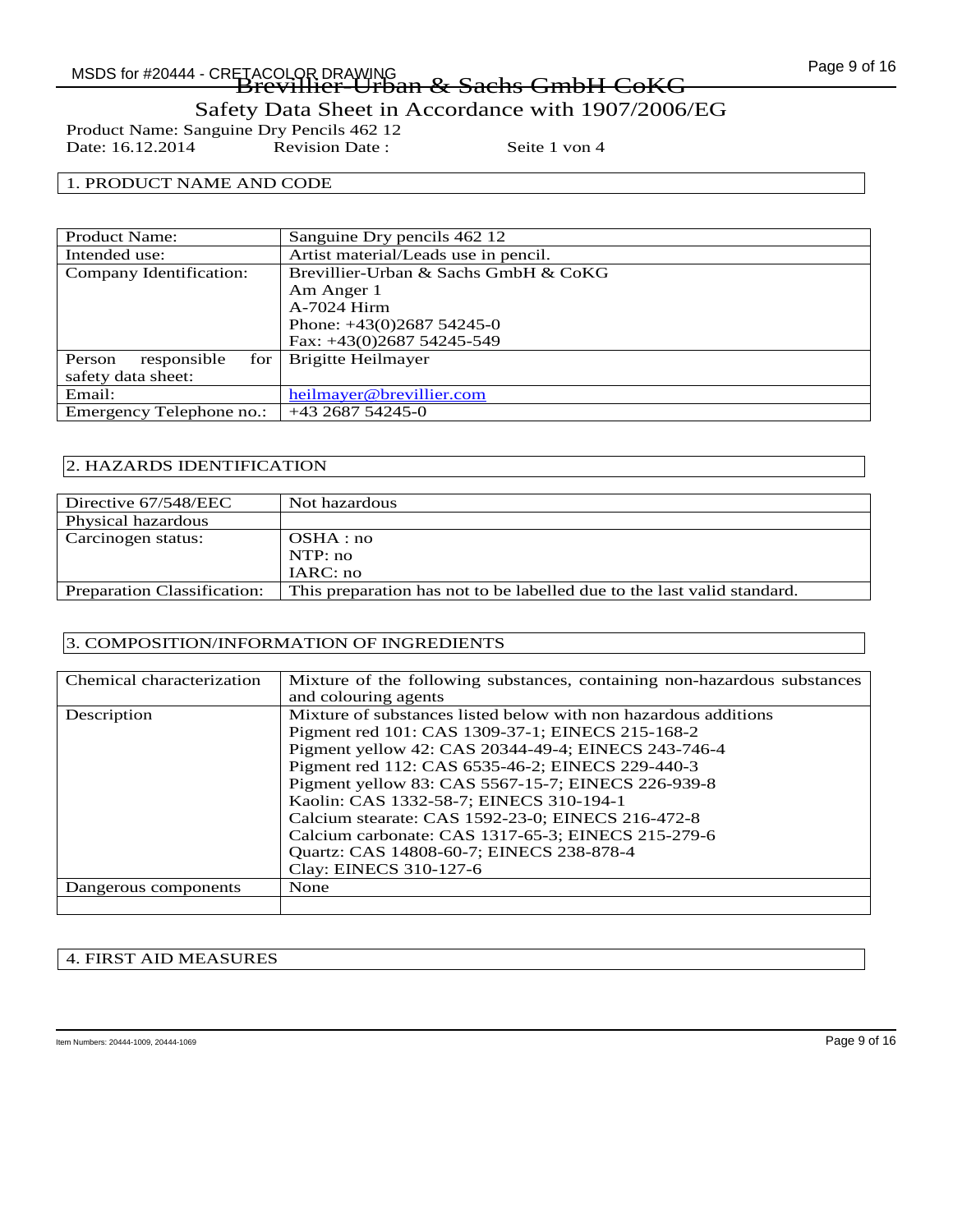Page 10 of 16 MSDS for #20444 - CRETACOLOR DRAWING Brevillier-Urban & Sachs GmbH CoKG

### Safety Data Sheet in Accordance with 1907/2006/EG

Product Name: Sanguine Dry Pencils 462 12<br>Date: 16.12.2014 Revision Date : Date: 16.12.2014 Revision Date : Seite 2 von 4

| First Aid           |                                                                  |
|---------------------|------------------------------------------------------------------|
| <b>Skin Contact</b> | Remove any contaminated clothing. Wash with soap & flowing       |
|                     | water for 15 minutes. If irritation occurs consult a physician.  |
| Eye Contact         | Irrigate with a suitable eye solution or water for ten minutes – |
|                     | obtain medical attention.                                        |
| Inhalation          |                                                                  |
| Ingestion           | Give plenty to drink if ingestion is suspected. DO NOT induce    |
|                     | vomiting and consult a physician.                                |

### 5. FIRE-FIGHTING MEASURES

| Hazard                     | Explosive Limits: none                                                   |
|----------------------------|--------------------------------------------------------------------------|
| <b>Extinguishing Media</b> | Alcohol resistance foam, water spray or fog. Dry chemical powder, carbon |
|                            | dioxide, sand or earth may be used for small fires only.                 |
| Media to avoid             |                                                                          |
| Hazardous                  | Carbon Monoxide (co) can from with incomplete combustion.                |
| Combustion                 | Some Oxides of Nitrogen (NOx) and Sulphur (SOx) could be formed.         |
| <b>Products</b>            | Complete combustion will yield primarily Carbon Dioxide (CO2) and        |
|                            | Water.                                                                   |
| Protective                 | Fire fighters should wear proper protective equipment and selfcontained  |
| Equipment                  | breathing apparatus with full face-piece                                 |
| Additional                 | Move exposed containers from fire area if it can be done without risk.   |
| Information                | Use water to keep fire-exposed containers cool.                          |

### 6. ACCIDENTAL RELEASE MEASURES

| Personal           | Avoid contact with skin and eyes.                                         |
|--------------------|---------------------------------------------------------------------------|
| Precautions        |                                                                           |
| Environmental      | Prevent contamination of soil and water.                                  |
| <b>Precautions</b> | Refer to Sections 8.0 and 13.0 for additional information on Exposure and |
|                    | Disposal.                                                                 |

### 7. HANDLING AND STORAGE

| Handling | Avoid contact with eyes, skin and clothing, avoid in gestion and inhalation. |
|----------|------------------------------------------------------------------------------|
| Storage  | Keep away from direct sunlight and other sources of heat. Keep away          |
|          | from oxidizing agents. Do not smoke in storage areas.                        |
| Product  | Do not empty into drains.                                                    |
|          | Store at $25^{\circ}$ C under dry conditions.                                |

### 8. EXPOSURE CONTROLS/PERSONAL PROTECTION

Exposure Limit Values Not available

Item Numbers: 20444-1009, 20444-1069 Page 10 of 16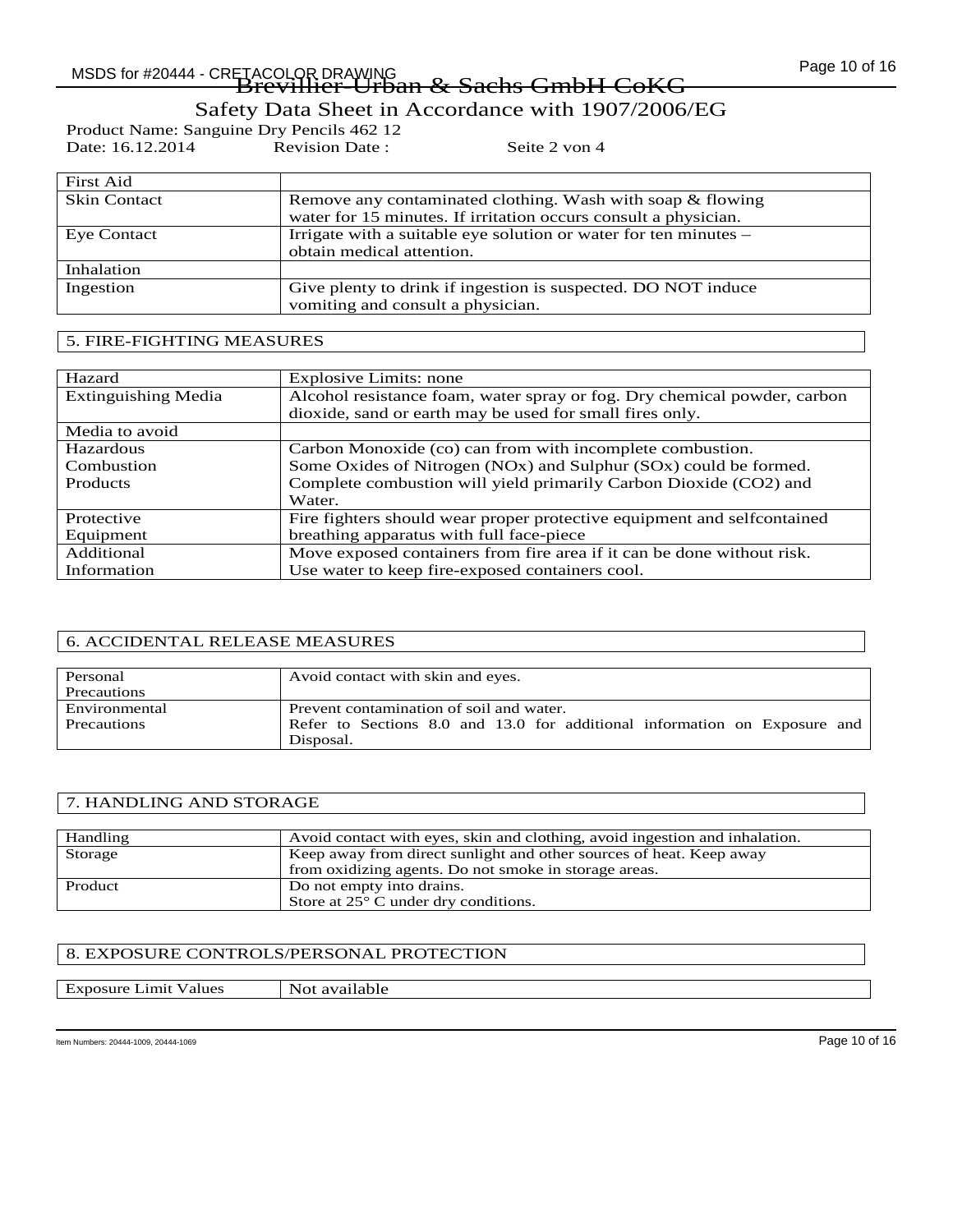Page 11 of 16 MSDS for #20444 - CRETACOLOR DRAWING<br>Brevillier-Urban & Sachs GmbH CoKG

Safety Data Sheet in Accordance with 1907/2006/EG

Product Name: Sanguine Dry Pencils 462 12<br>Date: 16.12.2014 Revision Date : Date: 16.12.2014 Revision Date : Seite 3 von 4

| Exposure control              | Not available                                 |
|-------------------------------|-----------------------------------------------|
| Personal Protection           |                                               |
| <b>Hand Protection</b>        |                                               |
| Eye Protection                |                                               |
| <b>Skin Protection</b>        |                                               |
| Additional                    | Do not permit smoking whilst product is used. |
| <b>Environmental Exposure</b> | See Section 12 for detailed information       |

### 9. PHYSIKAL AND CHEMICAL PROPERTIES

| <b>Odour Ethereal Appearance</b> | Solid                                        |
|----------------------------------|----------------------------------------------|
| Colour                           | Sanguine                                     |
| Ph Value                         | Not applicable                               |
| <b>Boiling Point / Range</b>     | Not applicable                               |
| <b>Flash Point</b>               | Not applicable                               |
| Auto-ignition                    |                                              |
| <b>Explosive Properties</b>      | This preparation is not considered explosive |
| <b>Explosive Limits:</b>         | Not applicable                               |
| Vapour Pressure                  | None                                         |
| <b>Relative Density</b>          |                                              |
| Solubility                       | Dispersible                                  |
| Viscosity                        | Not applicable                               |
| Water Solubility                 | Dispersible                                  |

### 10. STABILITY AND REACTIVITY

| Conditions to Avoid     | Considered a Stable Product.                                                        |
|-------------------------|-------------------------------------------------------------------------------------|
| Materials to Avoid      | Can also react with acid chlorides, acid anhydrides.                                |
| Hazardous Decomposition | May give of irritant / toxic fumes if involved in a fire. Primarily forms oxides of |
|                         | carbon during combustion.                                                           |

### 11. TOXIOLOGICAL INFORMATION

| <b>Acute Effects</b> | Eyes may cause Lacrimation, Redness, Pain, Blurred Vision                                         |
|----------------------|---------------------------------------------------------------------------------------------------|
|                      | Ingestion may cause abdominal Pain, Sore Throat, Drowsiness, Headache                             |
| Target Organ Effects | Sensitisation Allergic skin reaction / dermatitis could occur with misuse of this<br>preparation. |

### 12. ECOLOGICAL INFORMATION

| Ecotoxicity                   | Not applicable |
|-------------------------------|----------------|
| Mobility                      | Not applicable |
| Persistence and Degradability | Biodegradable  |
| Bio accumulative potential    | Not applicable |
| Other Adverse effects         | Not applicable |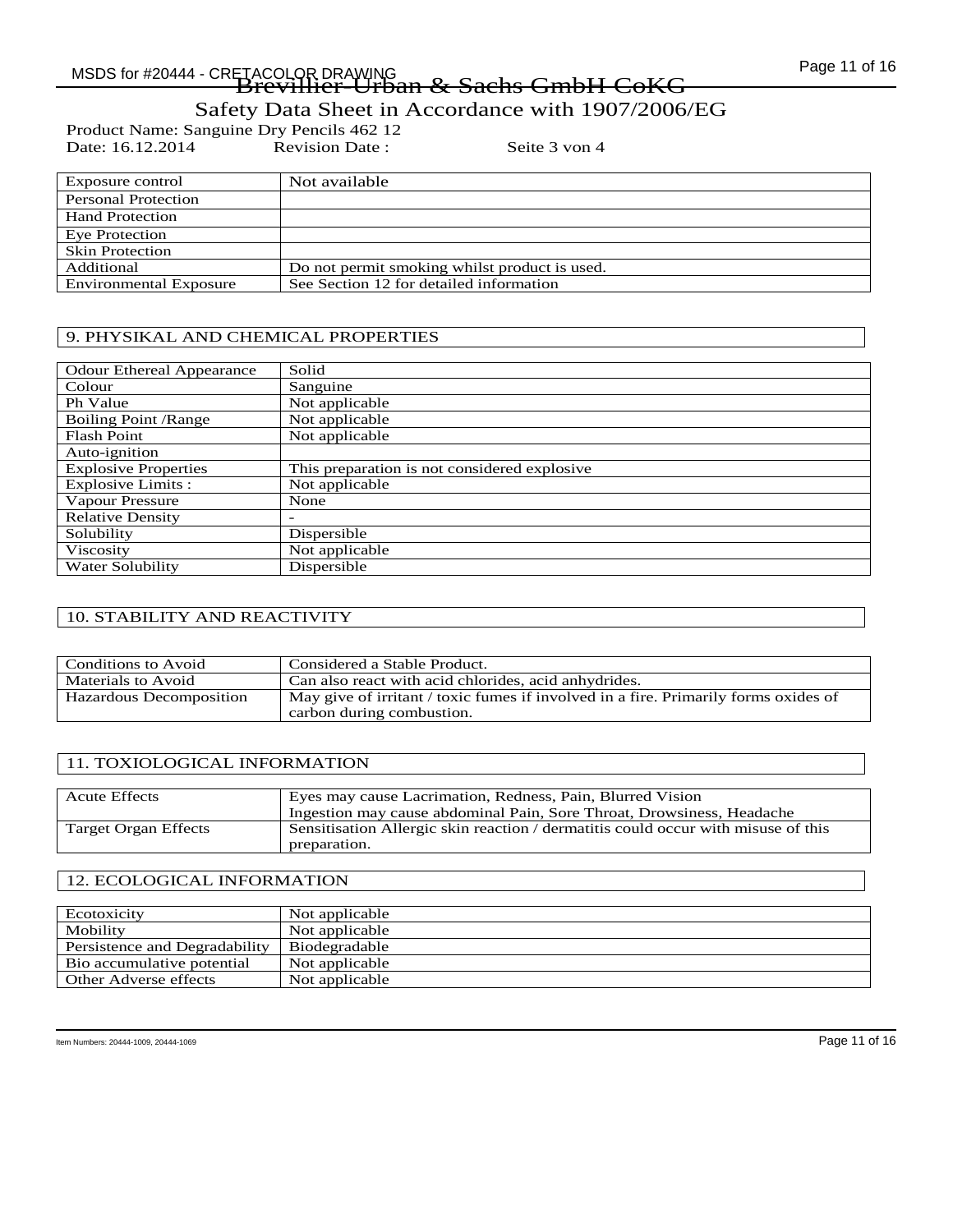Product Name: Sanguine Dry Pencils 462 12<br>Date: 16.12.2014 Revision Date: Date: 16.12.2014 Revision Date : Seite 4 von 4

### 13. DISPOSAL CONSIDERATIONS

Dispose of spilled material and containers in accordance with State and Local regulations for waste. State or Local regulations are complex and subject to change so should be consulted by the owner of the waste prior to disposal.

### 14. TRANSPORT INFORMATION

| UN No:                       |                                                         |
|------------------------------|---------------------------------------------------------|
| <b>Proper Shipping Name:</b> |                                                         |
| ADR, IATA, IMDG              | Not classified as dangerous in the meaning of transport |

### 15. REGULATORY INFORMATION

| Hazard Symbol    | None                 |
|------------------|----------------------|
| -H-phrases       | None                 |
| -P-Phrases       |                      |
| P <sub>260</sub> | Do not breathe dust. |
|                  |                      |
|                  |                      |

### 16. OTHER INFORMATIONS

### **Short cuts und Acronyms:**

ATE = appraised value of the acute toxicity CLP =VEU Regulation (EC) No 1272/2008 on Cl**a**ssification, Labeling and Packaging of Substances and Mixtures, DNEL = Derived No Effect Level EUH-Satz = CLP-spezific warnings PNEC = predicted no effect concentration RRN = REACH Registrationnumber n.a. not available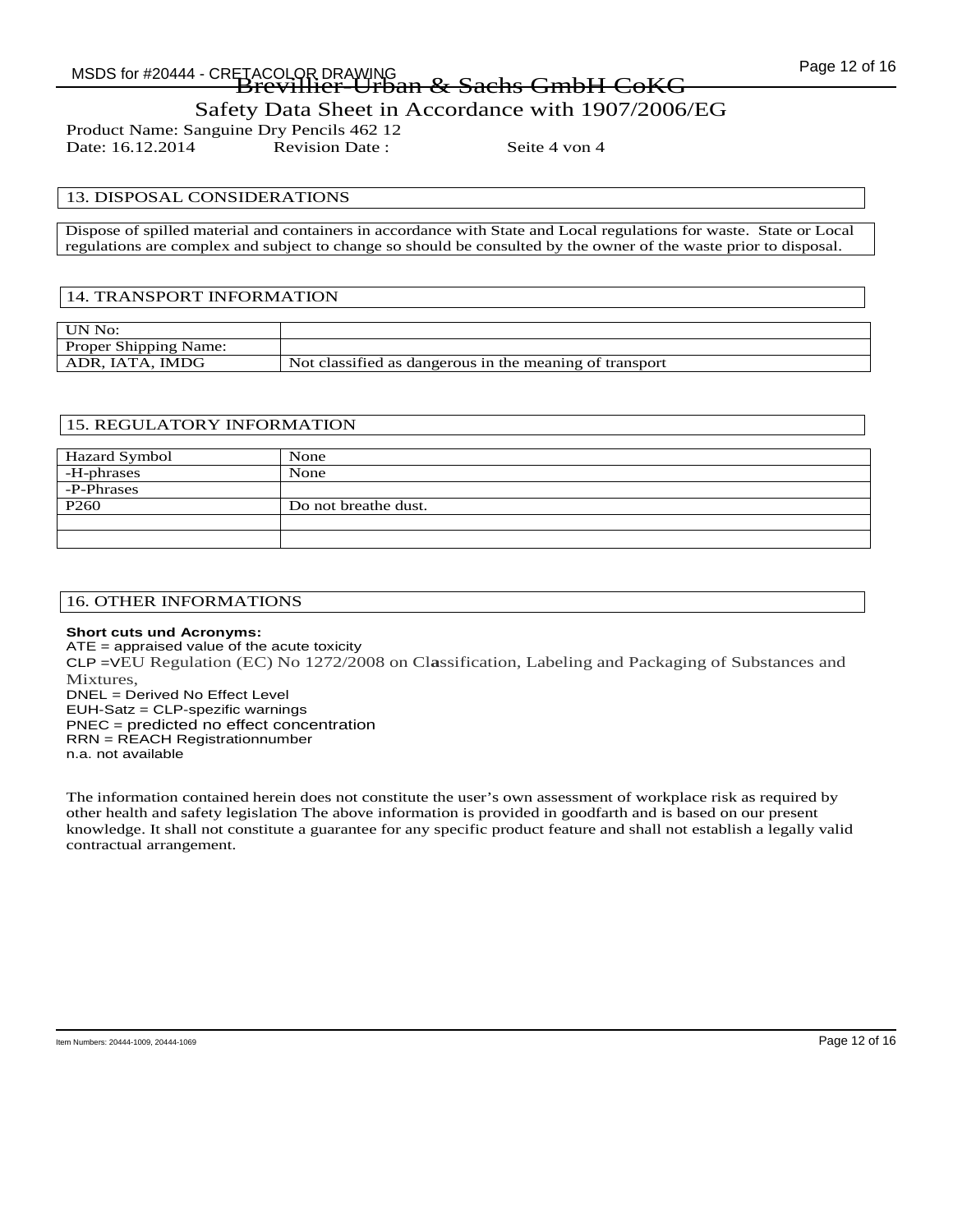Product Name: White Chalk Pencils Dry Medium SB/461 52 PRISMACOLOR<br>Date: 29.01.2015 Revision Date : Seite 1 von 4 Date: 29.01.2015

### 1. PRODUCT NAME AND CODE

| <b>Product Name:</b>           | White chalk pencils dry medium SB/461 52 PRISMACOLOR |
|--------------------------------|------------------------------------------------------|
| Intended use:                  | Artist material/Leads use in pencil.                 |
| Company Identification:        | Brevillier-Urban & Sachs GmbH & CoKG                 |
|                                | Am Anger 1                                           |
|                                | A-7024 Hirm                                          |
|                                | Phone: $+43(0)268754245-0$                           |
|                                | Fax: +43(0)2687 54245-549                            |
| responsible<br>for 1<br>Person | Brigitte Heilmayer                                   |
| safety data sheet:             |                                                      |
| Email:                         | heilmayer@brevillier.com                             |
| Emergency Telephone no.:       | $+43268754245 - 0$                                   |

### 2. HAZARDS IDENTIFICATION

| Directive 67/548/EEC               | Not hazardous                                                           |
|------------------------------------|-------------------------------------------------------------------------|
| Physical hazardous                 |                                                                         |
| Carcinogen status:                 | OSHA:no                                                                 |
|                                    | NTP: no                                                                 |
|                                    | IARC: no                                                                |
| <b>Preparation Classification:</b> | This preparation has not to be labelled due to the last valid standard. |

### 3. COMPOSITION/INFORMATION OF INGREDIENTS

| Chemical characterization | Mixture of the following substances, containing non-hazardous substances |
|---------------------------|--------------------------------------------------------------------------|
|                           | and colouring agents                                                     |
| Description               | Mixture of substances listed below with non hazardous additions          |
|                           | Titanium dioxide: CAS 13463-67-7; EINECS 236-675-5                       |
|                           | Calcium stearate: CAS 1592-23-0; EINECS 216-472-8                        |
|                           | Calcium carbonate: CAS 1317-65-3; EINECS 215-279-6                       |
|                           | Quartz: CAS 14808-60-7; EINECS 238-878-4                                 |
|                           | Kaolin: CAS 1332-58-7; EINECS 310-194-1                                  |
|                           | Clay: CAS 310-127-6                                                      |
| Dangerous components      | None                                                                     |
|                           |                                                                          |

### 4. FIRST AID MEASURES

| First<br>A1d     |                                                            |
|------------------|------------------------------------------------------------|
| Skin<br>.`ontact | Remove any contaminated clothing. Wash with soap & flowing |

Item Numbers: 20444-1009, 20444-1069 Page 13 of 16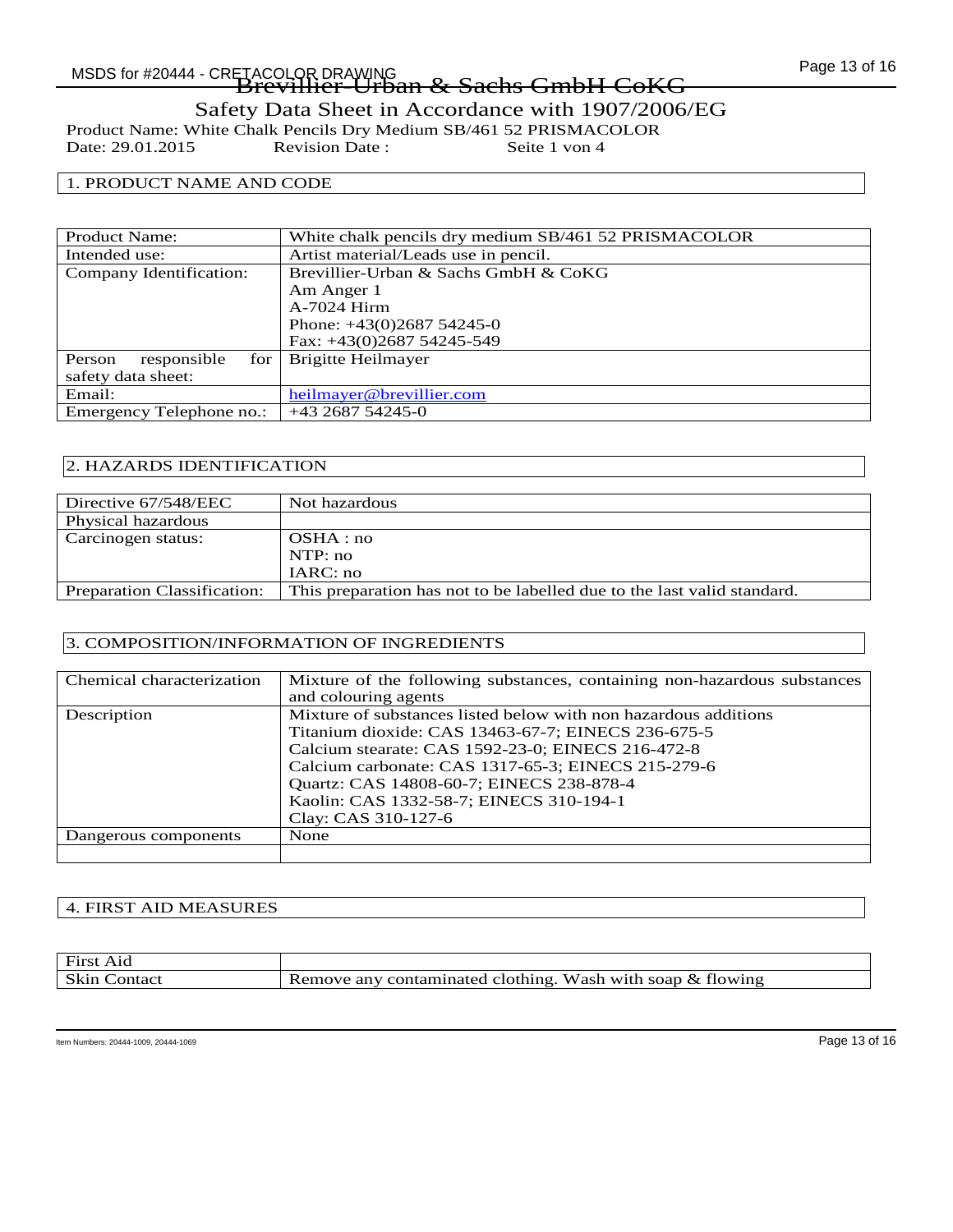Product Name: White Chalk Pencils Dry Medium SB/461 52 PRISMACOLOR<br>Date: 29.01.2015 Revision Date : Seite 2 von 4 Date: 29.01.2015

|                    | water for 15 minutes. If irritation occurs consult a physician.  |
|--------------------|------------------------------------------------------------------|
| <b>Eye Contact</b> | Irrigate with a suitable eye solution or water for ten minutes – |
|                    | obtain medical attention.                                        |
| Inhalation         |                                                                  |
| Ingestion          | Give plenty to drink if ingestion is suspected. DO NOT induce    |
|                    | vomiting and consult a physician.                                |

### 5. FIRE-FIGHTING MEASURES

| Hazard                     | Explosive Limits: none                                                                                                               |
|----------------------------|--------------------------------------------------------------------------------------------------------------------------------------|
| <b>Extinguishing Media</b> | Alcohol resistance foam, water spray or fog. Dry chemical powder, carbon<br>dioxide, sand or earth may be used for small fires only. |
| Media to avoid             |                                                                                                                                      |
| Hazardous                  | Carbon Monoxide (co) can from with incomplete combustion.                                                                            |
| Combustion                 | Some Oxides of Nitrogen (NOx) and Sulphur (SOx) could be formed.                                                                     |
| <b>Products</b>            | Complete combustion will yield primarily Carbon Dioxide (CO2) and                                                                    |
|                            | Water.                                                                                                                               |
| Protective                 | Fire fighters should wear proper protective equipment and selfcontained                                                              |
| Equipment                  | breathing apparatus with full face-piece                                                                                             |
| Additional                 | Move exposed containers from fire area if it can be done without risk.                                                               |
| Information                | Use water to keep fire-exposed containers cool.                                                                                      |

### 6. ACCIDENTAL RELEASE MEASURES

| Personal      | Avoid contact with skin and eyes.                                         |
|---------------|---------------------------------------------------------------------------|
| Precautions   |                                                                           |
| Environmental | Prevent contamination of soil and water.                                  |
| Precautions   | Refer to Sections 8.0 and 13.0 for additional information on Exposure and |
|               | Disposal.                                                                 |

### 7. HANDLING AND STORAGE

| Handling | Avoid contact with eyes, skin and clothing, avoid ingestion and inhalation. |
|----------|-----------------------------------------------------------------------------|
| Storage  | Keep away from direct sunlight and other sources of heat. Keep away         |
|          | from oxidizing agents. Do not smoke in storage areas.                       |
| Product  | Do not empty into drains.                                                   |
|          | Store at $25^{\circ}$ C under dry conditions.                               |

### 8. EXPOSURE CONTROLS/PERSONAL PROTECTION

| <b>Exposure Limit Values</b> | Not available |
|------------------------------|---------------|
| Exposure control             | Not available |
| <b>Personal Protection</b>   |               |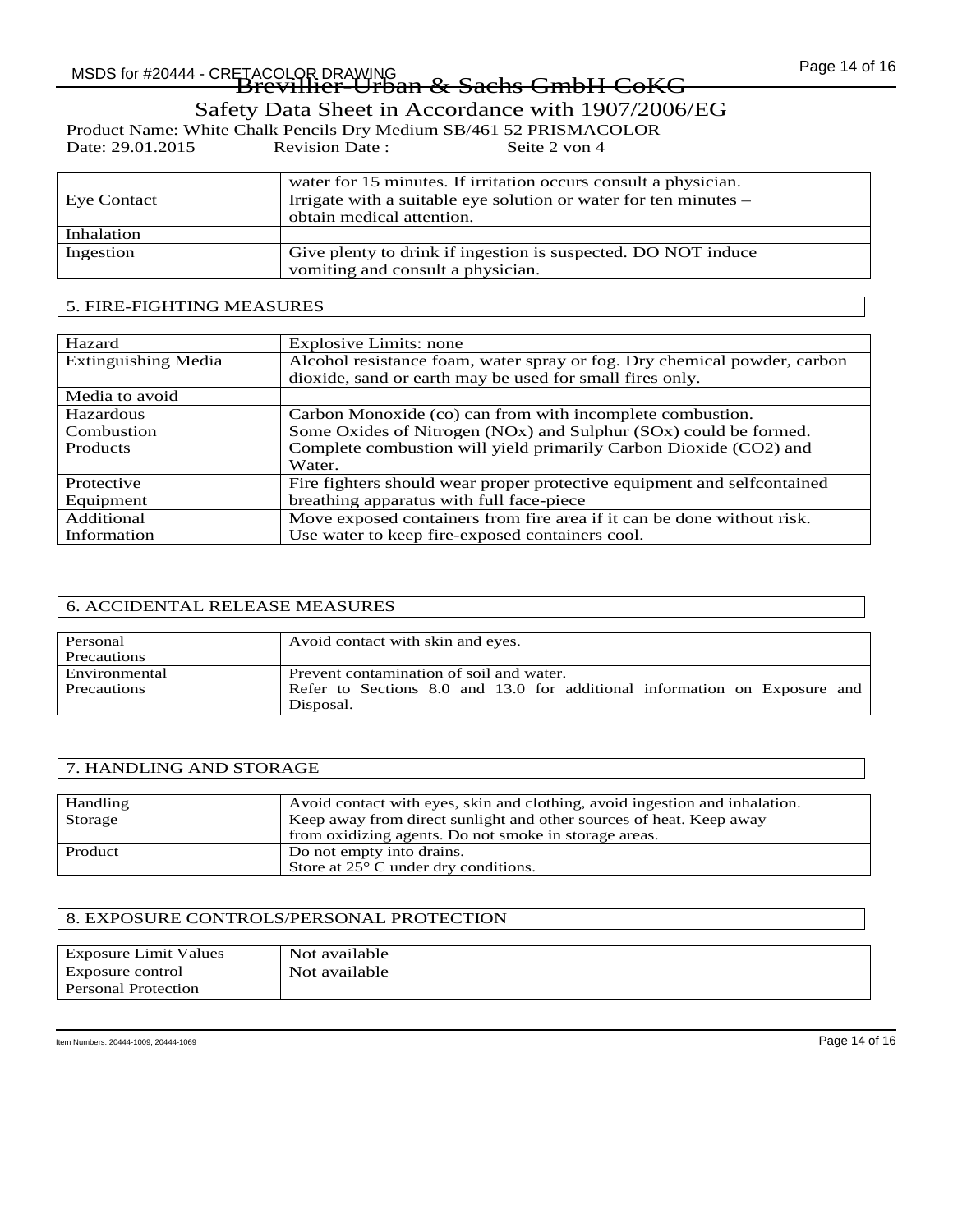# Page 15 of 16 MSDS for #20444 - CRETACOLOR DRAWING Brevillier-Urban & Sachs GmbH CoKG

# Safety Data Sheet in Accordance with 1907/2006/EG

Product Name: White Chalk Pencils Dry Medium SB/461 52 PRISMACOLOR<br>Date: 29.01.2015 Revision Date : Seite 3 von 4

Date: 29.01.2015

| <b>Hand Protection</b>        |                                               |
|-------------------------------|-----------------------------------------------|
| Eve Protection                |                                               |
| <b>Skin Protection</b>        |                                               |
| Additional                    | Do not permit smoking whilst product is used. |
| <b>Environmental Exposure</b> | See Section 12 for detailed information       |

### 9. PHYSIKAL AND CHEMICAL PROPERTIES

| <b>Odour Ethereal Appearance</b> | Solid                                        |
|----------------------------------|----------------------------------------------|
| Colour                           | White                                        |
| Ph Value                         | Not applicable                               |
| <b>Boiling Point /Range</b>      | Not applicable                               |
| <b>Flash Point</b>               | Not applicable                               |
| Auto-ignition                    |                                              |
| <b>Explosive Properties</b>      | This preparation is not considered explosive |
| <b>Explosive Limits:</b>         | Not applicable                               |
| Vapour Pressure                  | None                                         |
| <b>Relative Density</b>          | $\overline{\phantom{0}}$                     |
| Solubility                       | Dispersible                                  |
| Viscosity                        | Not applicable                               |
| Water Solubility                 | Dispersible                                  |
|                                  |                                              |

### 10. STABILITY AND REACTIVITY

| Conditions to Avoid     | Considered a Stable Product.                                                                                     |
|-------------------------|------------------------------------------------------------------------------------------------------------------|
| Materials to Avoid      | Can also react with acid chlorides, acid anhydrides.                                                             |
| Hazardous Decomposition | May give of irritant / toxic fumes if involved in a fire. Primarily forms oxides of<br>carbon during combustion. |

### 11. TOXIOLOGICAL INFORMATION

| <b>Acute Effects</b> | Eyes may cause Lacrimation, Redness, Pain, Blurred Vision                         |
|----------------------|-----------------------------------------------------------------------------------|
|                      | In gestion may cause abdominal Pain, Sore Throat, Drowsiness, Headache            |
| Target Organ Effects | Sensitisation Allergic skin reaction / dermatitis could occur with misuse of this |
|                      | preparation.                                                                      |

### 12. ECOLOGICAL INFORMATION

| Ecotoxicity                   | Not applicable |
|-------------------------------|----------------|
| Mobility                      | Not applicable |
| Persistence and Degradability | Biodegradable  |
| Bio accumulative potential    | Not applicable |
| Other Adverse effects         | Not applicable |

### 13. DISPOSAL CONSIDERATIONS